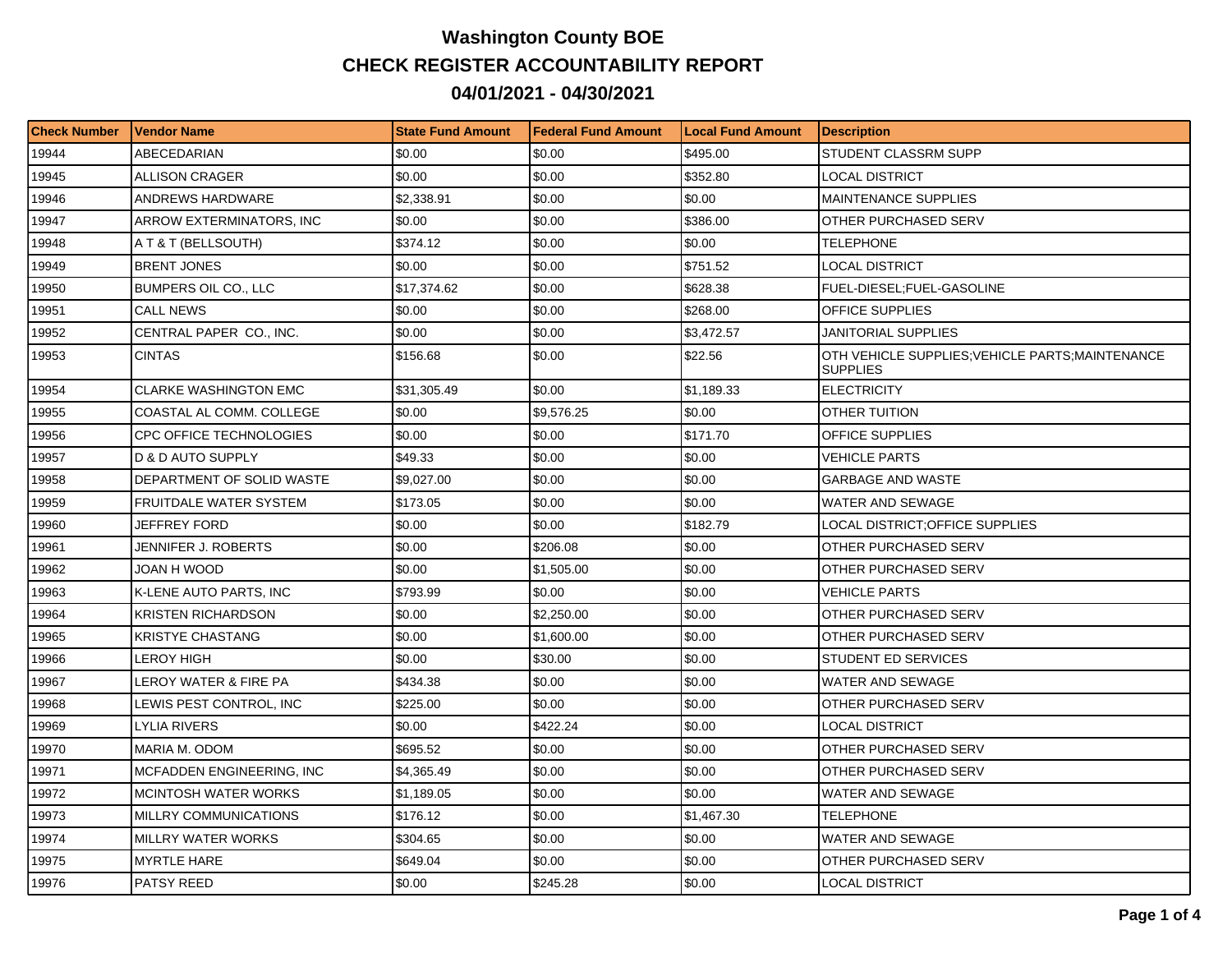| <b>Check Number</b> | <b>Vendor Name</b>             | <b>State Fund Amount</b> | <b>Federal Fund Amount</b> | <b>Local Fund Amount</b> | <b>Description</b>                                                 |
|---------------------|--------------------------------|--------------------------|----------------------------|--------------------------|--------------------------------------------------------------------|
| 19977               | QUILL CORPORATION              | \$0.00                   | \$0.00                     | \$1,538.61               | OFFICE SUPPLIES                                                    |
| 19978               | ROCHESTER 100 INC.             | \$0.00                   | \$337.50                   | \$0.00                   | <b>PARENT INST SUPPLIES</b>                                        |
| 19979               | ROOKIE AUTOMOTIVE              | \$1,566.21               | \$0.00                     | \$0.00                   | VEHICLE PARTS                                                      |
| 19980               | <b>SCHOOL AIDS</b>             | \$0.00                   | \$395.78                   | \$0.00                   | STUDENT CLASSRM SUPP                                               |
| 19981               | SCHOOL SPECIALTY               | \$0.00                   | \$0.00                     | \$496.16                 | STUDENT CLASSRM SUPP                                               |
| 19982               | SEQUEL ELECTRICAL SUPPLY       | \$651.00                 | \$0.00                     | \$0.00                   | <b>MAINTENANCE SUPPLIES</b>                                        |
| 19983               | TATE S SERVICE CENTER          | \$389.00                 | \$0.00                     | \$75.11                  | OTH VEHICLE SUPPLIES: FUEL-GASOLINE                                |
| 19984               | TERRI LINDSEY                  | \$97.44                  | \$0.00                     | \$0.00                   | LOCAL DISTRICT                                                     |
| 19985               | THOMPSON GAS-CHATOM            | \$1,234.98               | \$0.00                     | \$0.00                   | <b>PROPANE GAS</b>                                                 |
| 19986               | TIME CLOCK PLUS                | \$0.00                   | \$0.00                     | \$52.60                  | SOFTWARE MAINT AGREE                                               |
| 19987               | TINA JONES                     | \$0.00                   | \$0.00                     | \$339.36                 | LOCAL DISTRICT                                                     |
| 19988               | UTILITIES BOARD TOWN OF CHATOM | \$2,986.91               | \$0.00                     | \$50.00                  | <b>WATER AND SEWAGE</b>                                            |
| 19989               | VERIZON WIRELESS               | \$0.00                   | \$0.00                     | \$198.22                 | <b>TELEPHONE</b>                                                   |
| 19990               | WESCO                          | \$91.92                  | \$0.00                     | \$0.00                   | <b>MAINTENANCE SUPPLIES</b>                                        |
| 19991               | WINDSTREAM                     | \$0.00                   | \$0.00                     | \$65.35                  | TELEPHONE                                                          |
| 19992               | AT&T                           | \$0.00                   | \$98.69                    | \$0.00                   | TELEPHONE                                                          |
| 19993               | ANDREWS HARDWARE               | \$0.00                   | \$475.50                   | \$0.00                   | OTHER PURCHASED SERV                                               |
| 19994               | ANGIE WHITE                    | \$0.00                   | \$125.44                   | \$0.00                   | LOCAL DISTRICT                                                     |
| 19995               | A T & T (BELLSOUTH)            | \$0.00                   | \$823.53                   | \$0.00                   | TELEPHONE                                                          |
| 19996               | <b>BIG CHARLIES PRODUCE</b>    | \$0.00                   | \$5,383.65                 | \$0.00                   | PURCHASED FOOD;LOCAL DISTRICT                                      |
| 19997               | CENTRAL PAPER CO., INC.        | \$0.00                   | \$1,592.95                 | \$0.00                   | OTHER PURCHASED SERV; FOOD SERV SUPPLIES                           |
| 19998               | COASTAL HUMITECH, LLC          | \$0.00                   | \$413.00                   | \$0.00                   | OTHER PURCHASED SERV                                               |
| 19999               | HOBART SERVICE                 | \$0.00                   | \$1,489.26                 | \$0.00                   | OTHER PURCHASED SERV                                               |
| 20000               | JUDY REID                      | \$0.00                   | \$300.96                   | \$0.00                   | LOCAL DISTRICT                                                     |
| 20001               | LEWIS PEST CONTROL, INC        | \$0.00                   | \$280.00                   | \$0.00                   | OTHER PURCHASED SERV                                               |
| 20002               | MILLRY COMMUNICATIONS          | \$0.00                   | \$229.41                   | \$0.00                   | TELEPHONE                                                          |
| 20003               | NEW DAIRY OPCP, LLC            | \$0.00                   | \$19,298.64                | \$0.00                   | LOCAL DISTRICT                                                     |
| 20004               | QUILL CORPORATION              | \$0.00                   | \$454.04                   | \$0.00                   | OTHER PURCHASED SERV;FOOD SERV SUPPLIES                            |
| 20005               | THE MERCHANT COMPANY           | \$0.00                   | \$1,342.77                 | \$0.00                   | PURCHASED FOOD                                                     |
| 20006               | THE MERCHANT COMPANY           | \$0.00                   | \$66,888.31                | \$0.00                   | PURCHASED FOOD; FOOD PROCESSING SUPP; FOOD SERV<br><b>SUPPLIES</b> |
| 20007               | ANDREWS HARDWARE               | \$3,826.35               | \$0.00                     | \$0.00                   | STUDENT CLASSRM SUPP; MAINTENANCE SUPPLIES                         |
| 20008               | A T & T (BELLSOUTH)            | \$0.00                   | \$197.63                   | \$0.00                   | TELEPHONE                                                          |
| 20009               | <b>BETTY BRACKIN</b>           | \$0.00                   | \$76.20                    | \$0.00                   | IN-STATE                                                           |
| 20010               | BUMPERS OIL CO., LLC           | \$10,050.99              | \$0.00                     | \$10.62                  | FUEL-DIESEL;FUEL-GASOLINE                                          |
| 20011               | CAMELLIA TROPHY SHOP           | \$0.00                   | \$0.00                     | \$60.00                  | <b>OFFICE SUPPLIES</b>                                             |
| 20012               | CAROLINA BIOLOGICAL SUPPLY     | \$391.18                 | \$0.00                     | \$0.00                   | STUDENT CLASSRM SUPP                                               |
| 20013               | CECILIA ADAMS                  | \$0.00                   | \$850.00                   | \$0.00                   | <b>STUDENT ED SERVICES</b>                                         |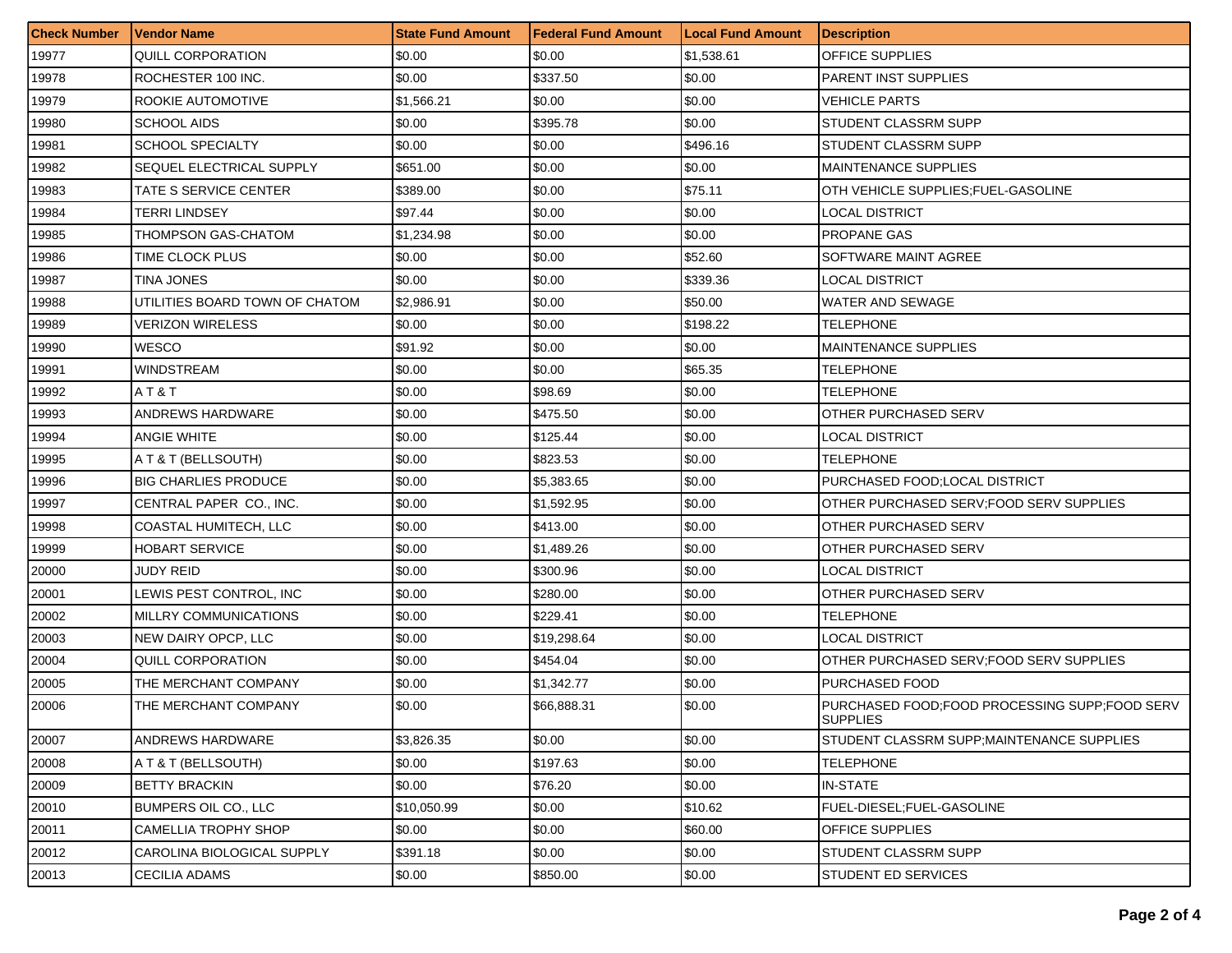| <b>Check Number</b> | <b>Vendor Name</b>                | <b>State Fund Amount</b> | Federal Fund Amount | <b>Local Fund Amount</b> | <b>Description</b>                                                   |
|---------------------|-----------------------------------|--------------------------|---------------------|--------------------------|----------------------------------------------------------------------|
| 20014               | CENTRAL PAPER CO., INC.           | \$0.00                   | \$0.00              | \$1,384.60               | JANITORIAL SUPPLIES:OFFICE SUPPLIES                                  |
| 20015               | CHATOM BAPTIST CHURCH             | \$100.00                 | \$0.00              | \$0.00                   | OTHER PURCHASED SERV                                                 |
| 20016               | <b>CINTAS</b>                     | \$76.13                  | \$0.00              | \$7.52                   | VEHICLE PARTS:MAINTENANCE SUPPLIES                                   |
| 20017               | <b>CLARKE MOBILE COUNTIES GAS</b> | \$11,495.05              | \$0.00              | \$31.12                  | <b>NATURAL GAS</b>                                                   |
| 20018               | COASTAL AL COMM. COLLEGE          | \$0.00                   | \$2,916.00          | \$0.00                   | OTHER TUITION                                                        |
| 20019               | <b>EQUILLA FRANKS</b>             | \$0.00                   | \$0.00              | \$25.00                  | <b>OFFICE SUPPLIES</b>                                               |
| 20020               | EVANGELIA GREVENITIS              | \$0.00                   | \$3,400.00          | \$0.00                   | OTHER PURCHASED SERV                                                 |
| 20021               | HARRIS SECURITY SYSTEMS, INC.     | \$0.00                   | \$0.00              | \$105.00                 | OTHER PURCHASED SERV                                                 |
| 20022               | <b>HEGGERTY</b>                   | \$0.00                   | \$323.96            | \$907.08                 | STUDENT CLASSRM SUPP                                                 |
| 20023               | HOBSON WATER SYSTEM               | \$0.00                   | \$0.00              | \$48.84                  | WATER AND SEWAGE                                                     |
| 20024               | JANA ELMORE                       | \$0.00                   | \$0.00              | \$504.00                 | OTHER MISC REVENUES                                                  |
| 20025               | LOREE MAY                         | \$0.00                   | \$910.00            | \$0.00                   | OTHER PURCHASED SERV                                                 |
| 20026               | <b>LYNN ROCKWELL</b>              | \$0.00                   | \$885.00            | \$0.00                   | OTHER PURCHASED SERV                                                 |
| 20027               | <b>MEGA CONFERENCE</b>            | \$165.00                 | \$990.00            | \$0.00                   | OTH TRAVEL AND TRNG; LOCAL DISTRICT                                  |
| 20028               | <b>MEGA CONFERENCE</b>            | \$495.00                 | \$990.00            | \$0.00                   | OTH TRAVEL AND TRNG                                                  |
| 20029               | <b>MEGA CONFERENCE</b>            | \$0.00                   | \$165.00            | \$0.00                   | OTH TRAVEL AND TRNG                                                  |
| 20030               | NATIONAL HEALTHCAREER ASSOCIAT    | \$897.00                 | \$2,015.00          | \$0.00                   | STUDENT CLASSRM SUPP                                                 |
| 20031               | <b>OLEATHA ANDERSON</b>           | \$0.00                   | \$0.00              | \$67.20                  | LOCAL DISTRICT                                                       |
| 20032               | <b>OLIVIA JACKSON</b>             | \$0.00                   | \$0.00              | \$185.47                 | <b>LOCAL DISTRICT</b>                                                |
| 20033               | PACE ANALYTICAL SERVICES LLC      | \$560.00                 | \$0.00              | \$0.00                   | OTHER PURCHASED SERV                                                 |
| 20034               | PERMA BOUND BOOKS                 | \$3,548.02               | \$0.00              | \$0.00                   | LIBRARY BOOKS                                                        |
| 20035               | PRESENTATION SOLUTION             | \$0.00                   | \$1,084.38          | \$0.00                   | STUDENT CLASSRM SUPP                                                 |
| 20036               | QUILL CORPORATION                 | \$0.00                   | \$551.07            | \$519.51                 | OFFICE SUPPLIES: STUDENT CLASSRM SUPP; CLASSROOM<br><b>EQUIPMENT</b> |
| 20037               | RAMEY S SUPER VALU                | \$0.00                   | \$0.00              | \$172.82                 | PURCHASED FOOD                                                       |
| 20038               | <b>RANDI KNAPP</b>                | \$0.00                   | \$1,112.50          | \$0.00                   | STUDENT ED SERVICES                                                  |
| 20039               | ROOKIE AUTOMOTIVE                 | \$260.87                 | \$0.00              | \$0.00                   | VEHICLE PARTS                                                        |
| 20040               | <b>RUBICON WEST LLC</b>           | \$0.00                   | \$10,307.00         | \$0.00                   | OTHER INST SUPPLIES                                                  |
| 20041               | SCHOLASTIC INC.                   | \$0.00                   | \$298.12            | \$0.00                   | STUDENT CLASSRM SUPP                                                 |
| 20042               | SCHOOL AIDS                       | \$0.00                   | \$143.92            | \$0.00                   | STUDENT CLASSRM SUPP                                                 |
| 20043               | STATE FARM MUTUAL INSURANCE       | \$0.00                   | \$0.00              | \$219.00                 | <b>INSURANCE SERVICES</b>                                            |
| 20044               | SUSI EPPERSON CONSULTING, LLC     | \$0.00                   | \$350.00            | \$0.00                   | LOCAL DISTRICT                                                       |
| 20045               | THE LEARNING TREE                 | \$0.00                   | \$2,656.89          | \$0.00                   | OTHER PURCHASED SERV                                                 |
| 20046               | THOMPSON GAS-CHATOM               | \$178.89                 | \$0.00              | \$0.00                   | <b>PROPANE GAS</b>                                                   |
| 20047               | TIME CLOCK PLUS                   | \$0.00                   | \$0.00              | \$23.67                  | SOFTWARE MAINT AGREE                                                 |
| 20048               | TSA, INC                          | \$9,986.00               | \$12,964.00         | \$0.00                   | NON-CAPITALIZED COMPUTERS                                            |
| 20049               | THE UNIVERSITY OF ALABAMA         | \$199.00                 | \$0.00              | \$0.00                   | OTH TRAVEL AND TRNG                                                  |
| 20050               | WARD INTERNATIONAL TRUCKS, INC    | \$17,048.13              | \$0.00              | \$0.00                   | <b>VEHICLE PARTS</b>                                                 |